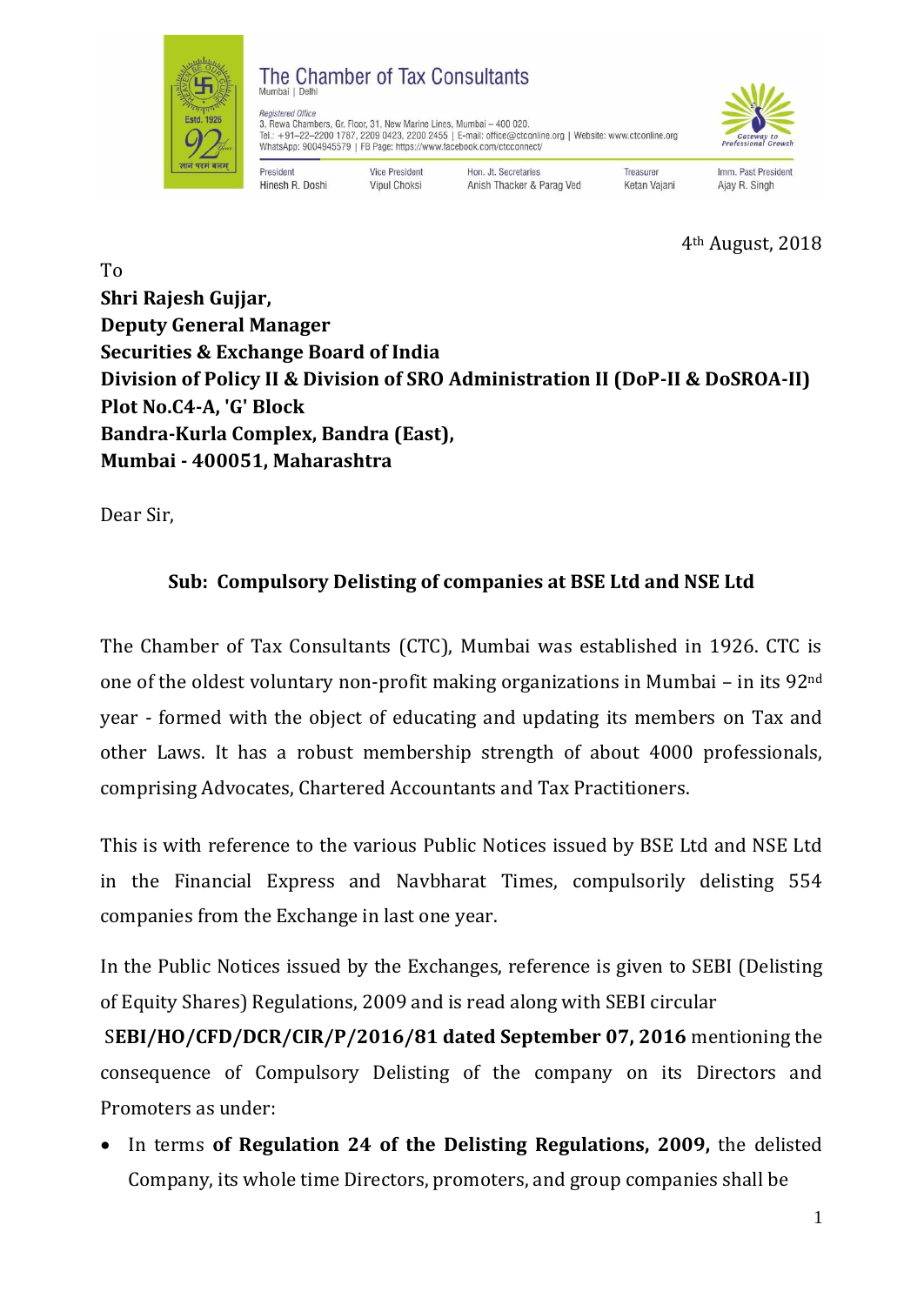

debarred from accessing the securities market for a period of 10 years from the date of compulsory delisting.

- As per **SEBI Circular no. SEBI/HO/CFD/DCR/CIR/P/2016/81 dated September 07, 2016**, **till the time promoters of the company provide an exit option to the public shareholders** in terms of value determined by the valuer, the following consequences of compulsory delisting would also apply:
	- Non transferability of any of the equity shares by the Company, by way of sale, pledge, etc. of any of the equity shares.
	- Freezing of equity shares and corporate benefits thereof held by the promoters/promoter group.
	- The promoters and the whole time director of the company shall not be eligible to become directors of any listed company.
	- It may be noted that the onus of giving the exit to the public shareholders and informing the stock exchange about the same is on the promoters of the company.

The final public notice issued by the Exchange, mentions the exit price for each of the delisted companies.

When the promoters of the compulsory delisted companies express their intention to Stock Exchanges to provide the exit offer to the public shareholders of the company, they are being informed by the Exchange officials that there is no procedure provided for giving the exit to the public shareholders of the company.

## **Accordingly, in the said matter, we would request the following:**